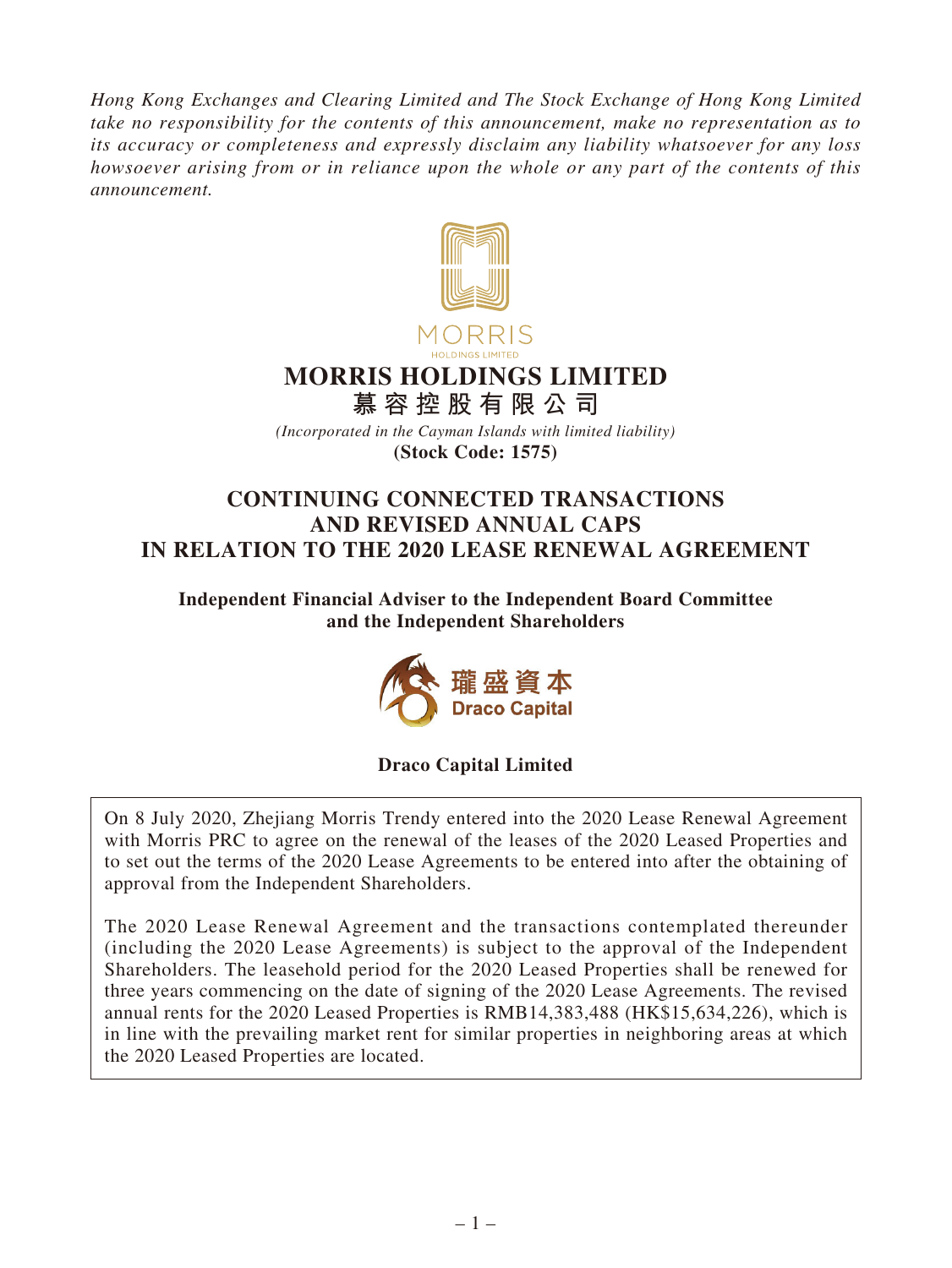Having considered the revised annual rents for the 2020 Leased Properties as contemplated by the 2020 Lease Renewal Agreement, the Directors proposed to set the Revised Annual Caps to RMB16,020,000 (HK\$17,413,000) for the year ending 31 December 2020 and RMB21,622,000 (HK\$23,502,000) for each of the three financial years ending 31 December 2021, 2022 and 2023.

To the best of the Directors' knowledge, information and belief having made all reasonable enquiries, as at the date of this announcement, Morris PRC is ultimately and beneficially owned as to 85% by Mr. Zou (the Chairman, Chief Executive Officer and an executive Director of the Company) and 15% by Ms. Wu (spouse of Mr. Zou). In addition, Mr. Zou is a substantial and controlling shareholder of the Company due to his 85% and Ms. Wu's 15% shareholding interests in Morris Capital. Accordingly, Morris PRC is a connected person or associate of connected person of the Company, and the transactions contemplated under the 2020 Lease Renewal Agreement constitute continuing connected transactions for the Company under Chapter 14A of the Listing Rules.

As one or more of the applicable percentage ratios with respect to the Revised Annual Caps is more than 5%, the 2020 Lease Renewal Agreement and the Revised Annual Caps are subject to the annual review, annual reporting, announcement, circular (including independent financial advice) and independent shareholders' approval requirements under Chapter 14A of the Listing Rules.

The Company has established the Independent Board Committee, comprising all independent non-executive Directors, to advise the Independent Shareholders in relation to the 2020 Lease Renewal Agreement and the transactions contemplated thereunder (including the 2020 Lease Agreements) and the Revised Annual Caps and as to how to vote at the EGM regarding the CCT Resolution. The Company has appointed Draco Capital as the Independent Financial Adviser to advise the Independent Board Committee and the Independent Shareholders in relation to the 2020 Lease Renewal Agreement and the transactions contemplated thereunder (including the 2020 Lease Agreements) and the Revised Annual Caps.

An EGM will be convened at which the Independent Shareholders will consider and, where appropriate, approve the CCT Resolution. The Circular containing, among other things, further information of the 2020 Lease Renewal Agreement, the 2020 Lease Agreements and the Revised Annual Caps, will be dispatched to the Shareholders on or before 31 July 2020.

# **BACKGROUND**

### **Background of the 2016 Lease Agreements**

Reference is made to the section headed "CONNECTED TRANSACTIONS" on pages 229 to 235 of the Company's prospectus dated 30 December 2016 (the "**Prospectus**") containing details of the 2016 Lease Agreements dated 1 January 2016 entered into by Haining Gelin Furniture, Haining Morris Home Gallery, Haining Morris International and Zhejiang Apollo Leather Products (as tenants) and Morris PRC (as landlord) for the leases of the 2016 Leased Properties for factory, direct sale store and office use for a term of ten years from 1 January 2016 to 1 January 2026, both days inclusive.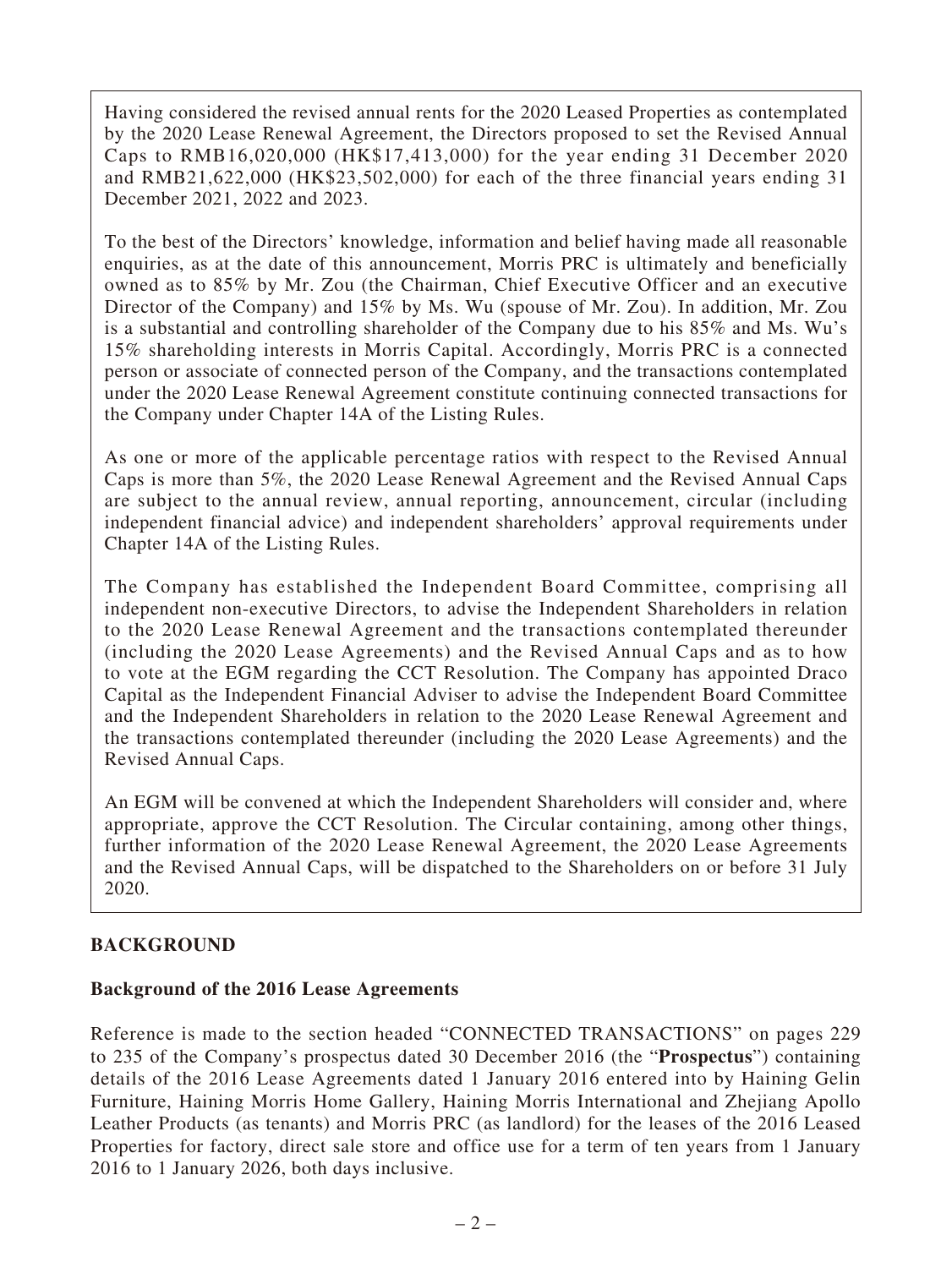**Premises Tenants Lease area Annual rents** *(sq.m.) (RMB)* Property A Zhejiang Apollo Leather Products 40,226.08 2,896,277.76 Property B Haining Gelin Furniture 19,990.35 1,439,305.20 Property C 10 Haining Morris Home Gallery 39,312.00 2,830,464.00<br>Property D 1,000.00 72,000.00 Haining Morris International 1,000.00 **Total: 7,238,046.96**

Details of the 2016 Lease Agreements are as follows:

As disclosed in the Prospectus, the annual caps for the 2016 Lease Agreements were originally fixed at RMB7,238,046.96 for the three years ended 31 December 2016, 2017 and 2018. Since the relevant percentage ratios under the Listing Rules in respect of the 2016 Lease Agreements were, on an annual basis, less than 5% at the time of the Prospectus, the transactions contemplated by the 2016 Lease Agreements were exempt from circular and independent shareholders' approval requirements but were only subject to the announcement, annual reporting and annual review requirements under Chapter 14A of the Listing Rules.

In addition, as disclosed in the Prospectus, having considered (i) the proposed use of the 2016 Leased Properties; (ii) that the operation of the Group was expected to be longer than three years; (iii) that long-term nature of the 2016 Lease Agreements would prevent the occurrence of relocation costs and any unnecessary initial investment costs; and (iv) that lease agreements of short duration may give rise to uncertainties on the stability of production and be disadvantageous to the Group from commercial perspective, the Company was of the view (with which the sponsor concurred) that it was normal business practice for the Company to enter into the 2016 Lease Agreements of a term which is longer than three years.

#### **Background of the 2017 Lease Agreements**

Reference is made to the Company's announcement dated 17 March 2017 (the "**2017 CCT Announcement**") regarding the 2017 Lease Agreements entered into by Haining Gelin Furniture, Haining Morris Home Gallery and Haining Morris International (as tenants) and Morris PRC (as landlord) for the leases of the 2017 Leased Properties for factory, exhibition hall, dormitory, canteen, office and research and development center use for a term of three years from 17 March 2017 to 16 March 2020, both days inclusive.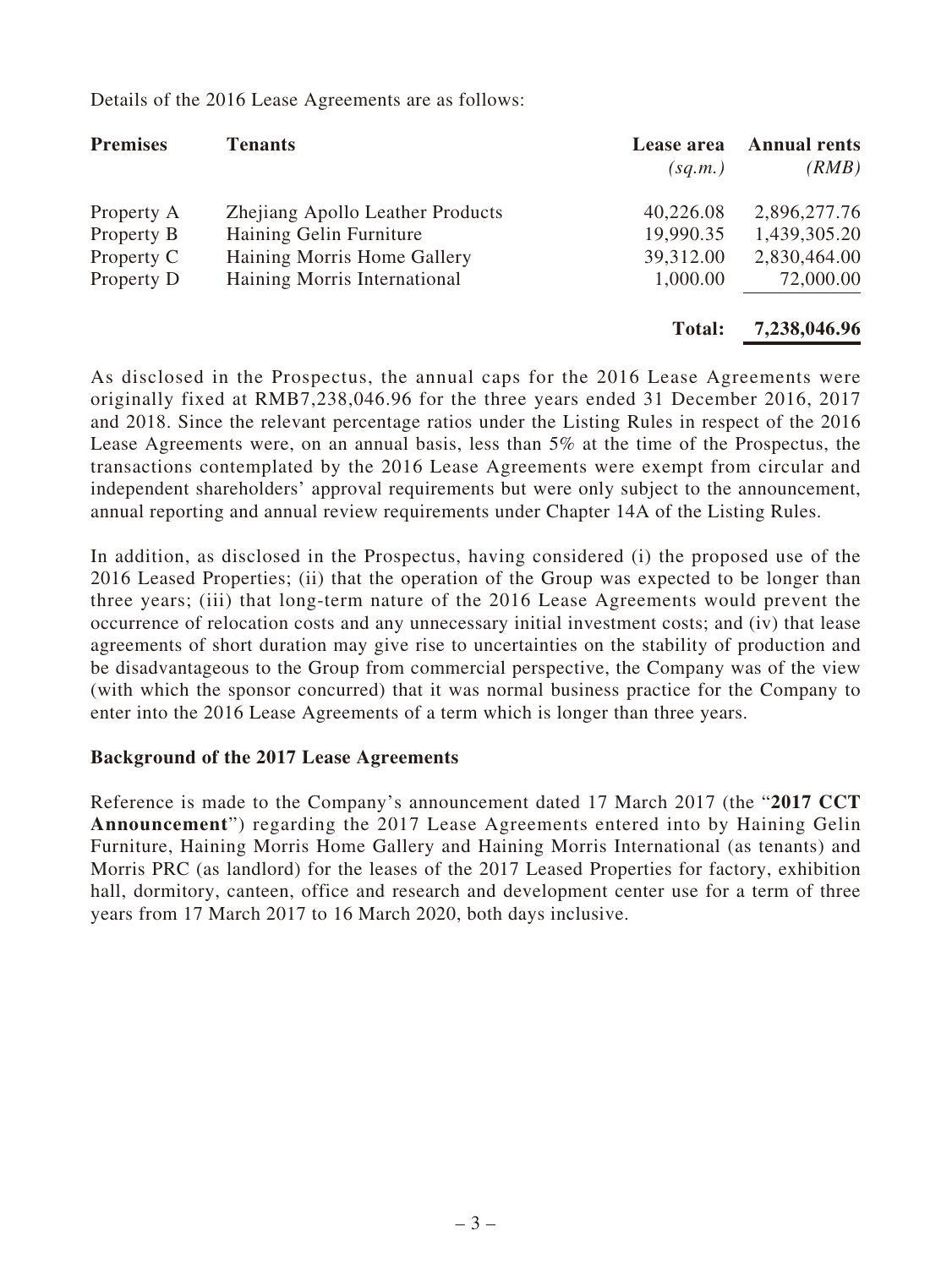| <b>Premises</b> | <b>Tenants</b>               | Lease area<br>(sq.m.) | <b>Annual rents</b><br>(RMB) |
|-----------------|------------------------------|-----------------------|------------------------------|
| Property E      | Haining Morris International | 4,608.00              | 331,776.00                   |
| Property F      | Haining Gelin Furniture      | 9,300.00              | 669,600.00                   |
| Property G      | Haining Morris Home Gallery  | 40,474.00             | 2,914,128.00                 |
| Property H      | Haining Morris Home Gallery  | 20,532.00             | 1,478,304.00                 |
| Property I      | Haining Gelin Furniture      | 19,723.00             | 1,420,056.00                 |
| Property J      | Haining Morris International | 6,400.00              | 460,800.00                   |
|                 |                              | <b>Total:</b>         | 7,274,664.00                 |

Details of the 2017 Lease Agreements are as follows:

As disclosed in the 2017 CCT Announcement, as a result of the entering into of the 2017 Lease Agreements, the annual caps for the Group's aggregate rental payments payable to Morris PRC were revised to RMB15,000,000 for the four years ended 31 December 2017, 2018, 2019 and 2020. Since the relevant percentage ratios under the Listing Rules in respect of the 2017 Lease Agreements (when aggregated with the 2016 Lease Agreements) were, on an annual basis, less than 5% at the time of the 2017 CCT Announcement, the transactions contemplated by the 2017 Lease Agreements (when aggregated with the 2016 Lease Agreements) were exempt from circular and independent shareholders' approval requirements but were only subject to the announcement, annual reporting and annual review requirements under Chapter 14A of the Listing Rules.

### **THE 2020 LEASE RENEWAL AGREEMENT**

On 8 July 2020, Zhejiang Morris Trendy entered into the 2020 Lease Renewal Agreement with Morris PRC to agree on the renewal of the leases of the 2020 Leased Properties and to set out the terms of the 2020 Lease Agreements to be entered into after the obtaining of approval from the Independent Shareholders.

The principal terms of the 2020 Lease Renewal Agreement are set out below:

### **Date**

8 July 2020

### **Parties**

- (1) Morris PRC (as landlord); and
- (2) Zhejiang Morris Trendy (as tenant).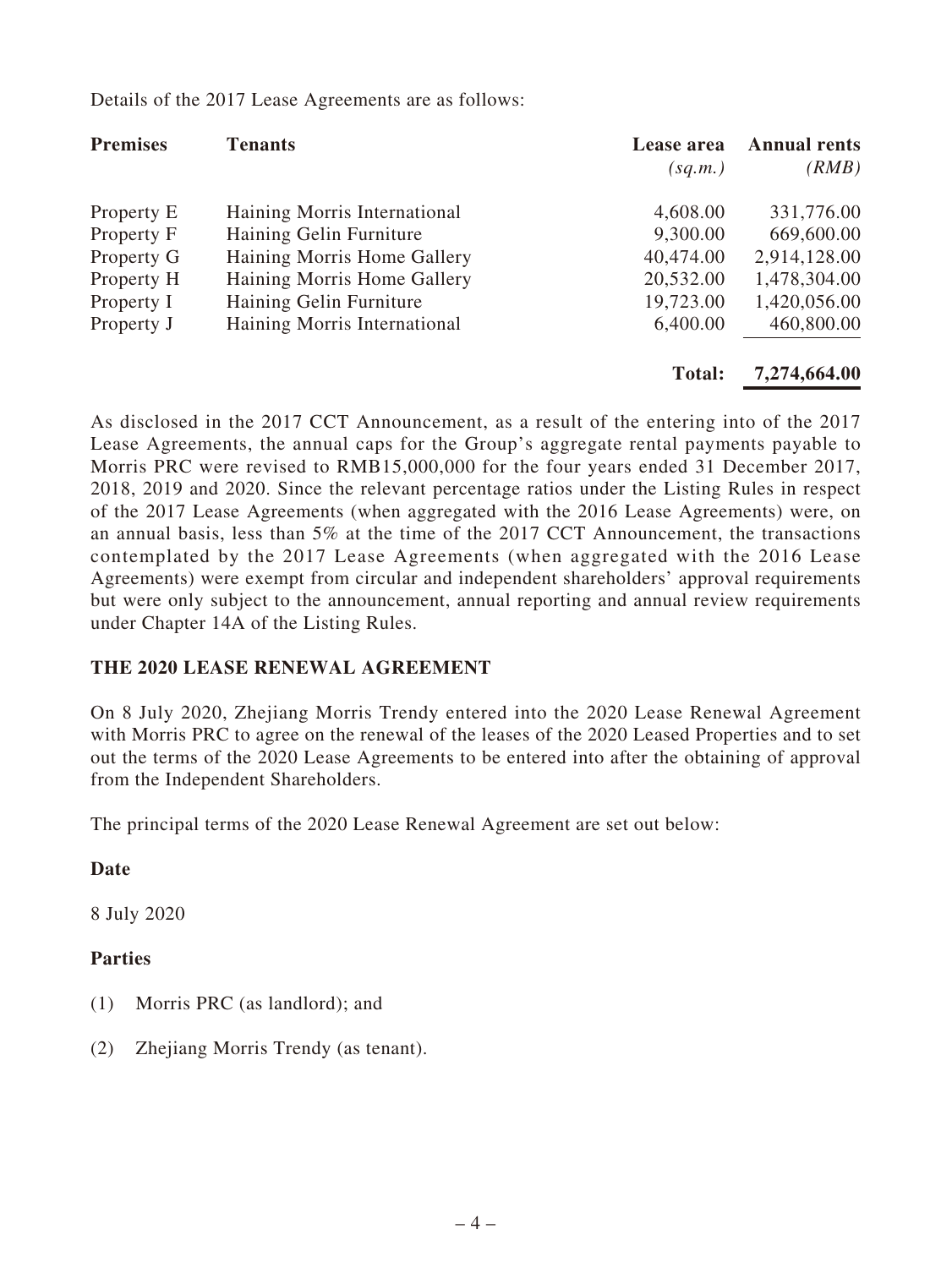Morris PRC is a company established in the PRC with limited liability and owned as to 85% by Mr. Zou (the Chairman, the Chief Executive Officer and an executive Director of the Company) and as to 15% by Ms. Wu (spouse of Mr. Zou). Based on the information provided by Morris PRC, its scope of business includes the sales and distribution of clothing and household products, investment holdings and property development.

Zhejiang Morris Trendy is a company established in the PRC with limited liability, an indirect wholly-owned subsidiary of the Company and the surviving entity of the merger with Haining Morris Home Gallery and Haining Morris International. As a result of the merger which took place on 22 October 2018, Zhejiang Morris Trendy has become the tenant of all the 2017 Leased Properties in succession of Haining Morris Home Gallery and Haining Morris International. Zhejiang Morris Trendy was formerly known as "Haining Gelin Furniture Co., Ltd." and was renamed to its current name on 5 September 2017, Zhejiang Morris Trendy is principally engaged in the manufacturing, sales and distribution of sofas, sofa covers and other furniture products.

### **Key renewal terms**

Under the 2020 Lease Renewal Agreement, it was agreed by Zhejiang Morris Trendy and Morris PRC that:

- (1) The leases of Properties I and J were allowed to lapse by mutual agreement at the end of the three-year period of the 2017 Lease Agreements on 16 March 2020 without compensation to each others.
- (2) Subject to the approval of the CCT Resolution by the Independent Shareholders, the 2020 Lease Agreements be entered into between Zhejiang Morris Trendy and Morris PRC to renew the leases of the 2020 Leased Properties (i.e. Properties E to H) for three years (the "**Renewal Period**") commencing on the date of signing of the 2020 Lease Agreements.
- (3) Pending the obtaining of the approval of the Independent Shareholders and the signing of the 2020 Lease Agreements, the old rental rates of the 2020 Leased Properties as fixed in the 2017 Lease Agreements shall continue to apply, accrue and be payable by Zhejiang Morris Trendy to Morris PRC.
- (4) If the CCT Resolution is voted down by the Independent Shareholders at the EGM, then Zhejiang Morris Trendy shall move out from Properties E to H on or before 31 December 2020 at its own costs.

### **Condition precedent**

The 2020 Lease Renewal Agreement and the transactions contemplated thereunder (including the 2020 Lease Agreements) are subject to the approval of the Independent Shareholders. Upon the approval of the CCT Resolution by the Independent Shareholders at the EGM, Zhejiang Morris Trendy shall enter into separate 2020 Lease Agreements for each of the 2020 Leased Properties.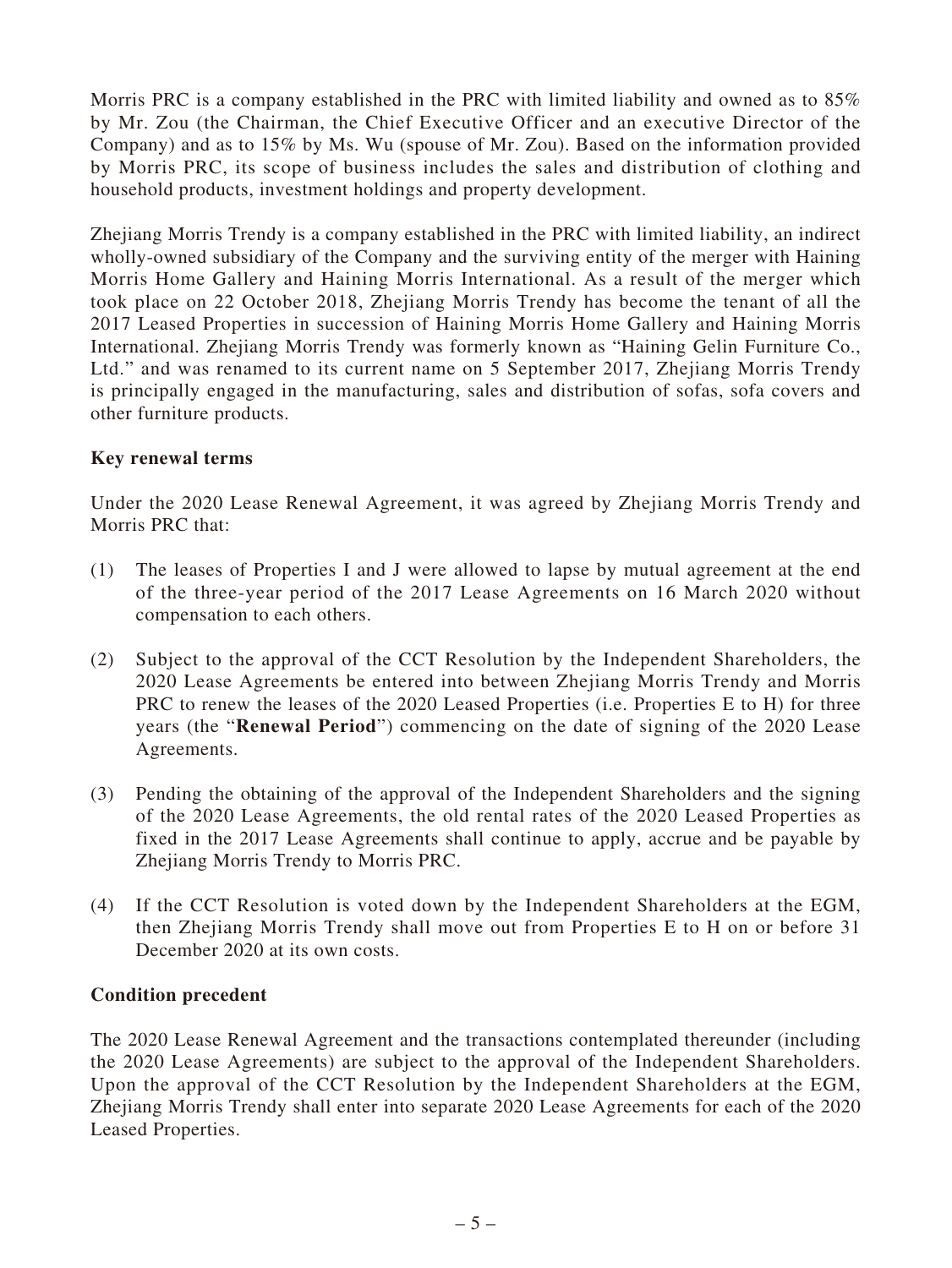### **Renewal of leasehold period**

Under the 2020 Lease Renewal Agreement, it was agreed by Zhejiang Morris Trendy and Morris PRC that the leasehold period for the 2020 Leased Properties shall be renewed for three years commencing on the date of signing of the 2020 Lease Agreements, which shall not be earlier than the date of approval of the CCT Resolution by the Independent Shareholders at the EGM.

Notwithstanding the above, under the terms of the 2020 Lease Agreements, Zhejiang Morris Trendy (as tenant) is entitled to serve a notice to Morris PRC to terminate any or all of the leases unilaterally at any time earlier than the expiry of the Renewal Period, if Zhejiang Morris Trendy considers in its absolute discretion that the 2020 Leased Properties cannot fulfill its production and operational requirements. Morris PRC, on the other hand, has no right to terminate the leases earlier than the expiry of the Renewal Period.

In addition, Zhejiang Morris Trendy (as tenant) shall have the right to serve a written notice to Morris PRC to request for further renewal of the leases at least three months before the expiry of the Renewal Period. If Zhejiang Morris Trendy exercises such right of renewal, it shall enjoy a priority right to be awarded further lease renewals (unless Morris PRC intends to retain the premises for self-use and is no longer offering the premises to lease), provided always that the annual rents on further renewals shall be adjusted by reference to the then prevailing market rent and all other terms being equal as compared to competing tenancy offers.

Due to the right of unilateral early termination by Zhejiang Morris Trendy, the Company does not expect that the leases as renewed by the 2020 Lease Agreements would be recognized as right-of-use assets in the Group's consolidated statement of financial position.

### **The 2020 Leased Properties**

The leases of the 2020 Leased Properties renewed under the 2020 Lease Agreements were Properties E, F, G and H.

For the avoidance of doubt, the leases of Properties I and J were allowed to lapse by mutual agreement at the end of the three-year period of the 2017 Lease Agreements on 16 March 2020, as these premises were no longer required for the Group's operations.

#### **Rents**

Under the 2020 Lease Renewal Agreement, it was agreed by Zhejiang Morris Trendy and Morris PRC that the revised annual rents for the 2020 Leased Properties shall be RMB14,383,488 (HK\$15,634,226). The revised annual rents of the 2020 Leased Properties agreed under the 2020 Lease Renewal Agreement were arrived at after arm's length negotiations between Zhejiang Morris Trendy and Morris PRC by reference to the prevailing market rent for similar properties in neighboring areas at which the 2020 Leased Properties are located.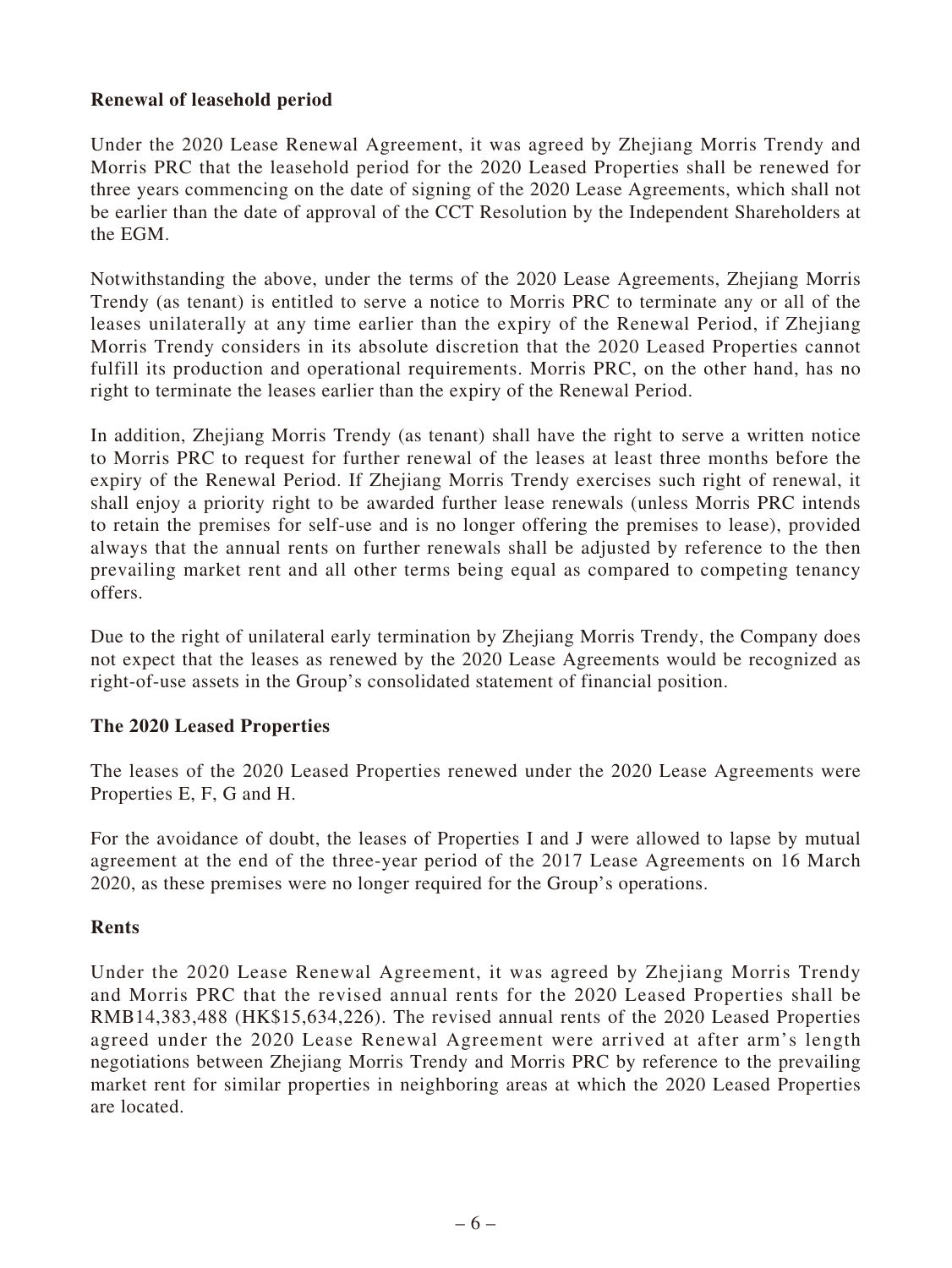Set out below are the comparison of the annual rents of the 2020 Leased Properties as fixed by the 2017 Lease Agreements and as proposed for the 2020 Lease Agreements:

|                 |               | Old annual rents<br>under 2017 Lease | <b>New annual rents</b><br>under 2020 Lease |
|-----------------|---------------|--------------------------------------|---------------------------------------------|
| <b>Premises</b> | Lease area    | <b>Agreements</b>                    | <b>Agreements</b>                           |
|                 | (sq.m.)       | (RMB)                                | (RMB)                                       |
| Property E      | 4,608.00      | 331,776                              | 884,736                                     |
| Property F      | 9,300.00      | 669,600                              | 1,785,600                                   |
| Property G      | 40,474.00     | 2,914,128                            | 7,771,008                                   |
| Property H      | 20,532.00     | 1,478,304                            | 3,942,144                                   |
|                 | <b>Total:</b> | 5,393,808                            | 14,383,488                                  |

Under the terms of the 2020 Lease Renewal Agreement, the annual rents for the 2020 Leased Properties for the entire Renewal Period in the amount of RMB43,150,464 (HK\$46,902,678) shall be payable by way of advance lump-sum on the date of signing of the 2020 Lease Agreements. This advance lump-sum rental payment is expected to be funded by internal resources of the Group.

For the avoidance of doubt, the 2016 Lease Agreements are continuing until 1 January 2026, and the annual rents for the 2016 Leased Properties (i.e. Properties A to D) are unchanged at RMB7,238,046.96.

### **Other terms of the leases**

Under the 2020 Lease Renewal Agreement, it was agreed by Zhejiang Morris Trendy and Morris PRC that the 2020 Lease Agreements shall also contain the following terms and conditions:

- 1. Zhejiang Morris Trendy (as tenant) shall have the right of first refusal if the 2020 Leased Properties are offered for sale by Morris PRC.
- 2. Zhejiang Morris Trendy shall be responsible for any repair and maintenance expenses, safety regulations expenses and utility expenses during the Renewal Period.
- 3. The performance of the leases are subject to the occurrence of force majeure events, such as changes in laws and regulations, government orders or any other special reasons beyond the control of either parties.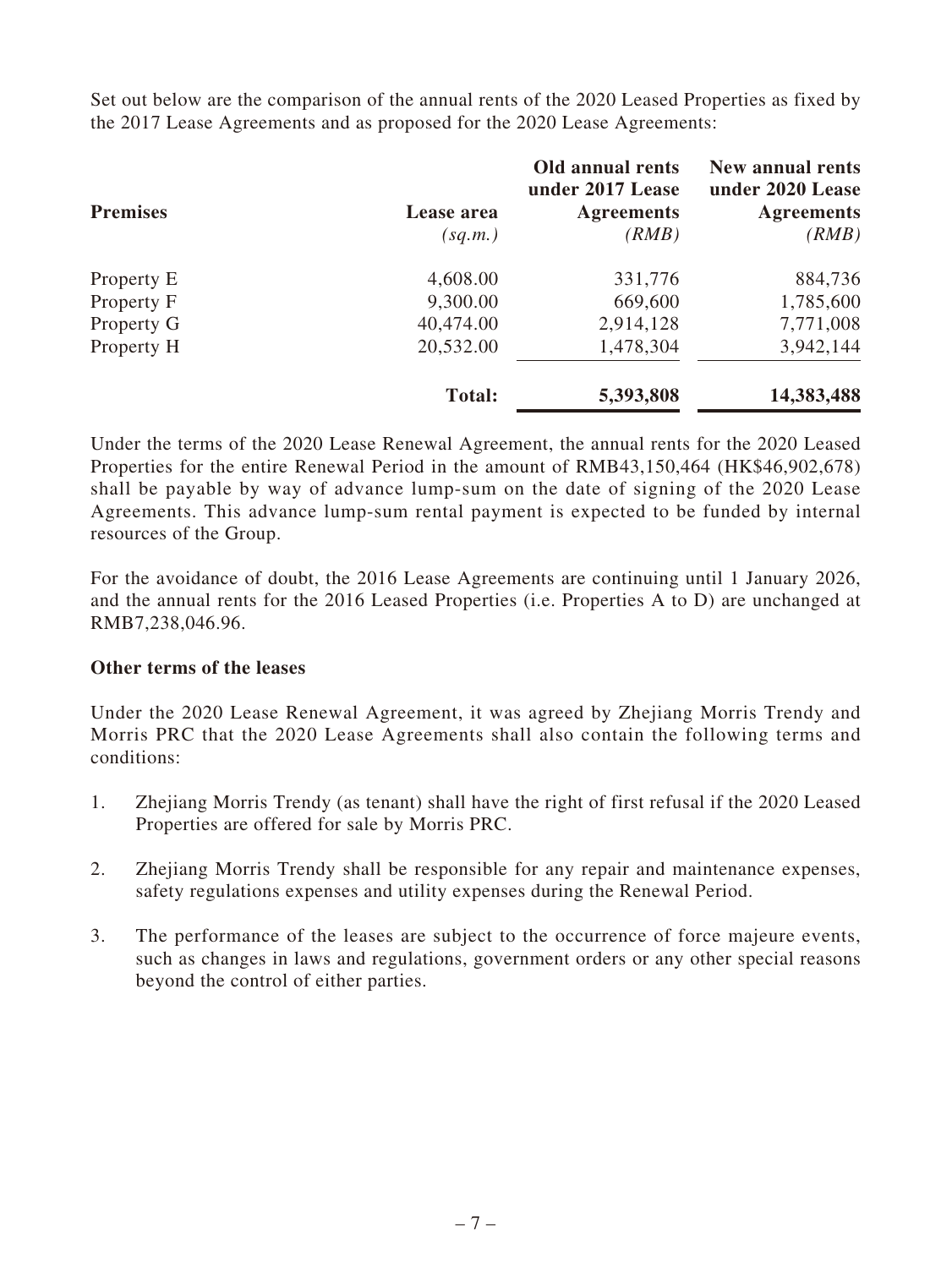## **HISTORICAL TRANSACTION AMOUNTS AND HISTORICAL ANNUAL CAPS**

As explained in the section headed "BACKGROUND" of this announcement, the historical transaction amounts and historical annual caps for the connected leases between the Group (as tenants) and Morris PRC (as landlord), on an aggregate basis, were as follows:

|                    |                |                          | For the year ended 31 December |               |                |
|--------------------|----------------|--------------------------|--------------------------------|---------------|----------------|
|                    | 2016           | 2017                     | 2018                           | 2019          | 2020           |
|                    | (RMB)          | (RMB)                    | (RMB)                          | (RMB)         | (RMB)          |
|                    |                | ( <i>Notes 1 and 2</i> ) | (Note 2)                       |               |                |
| Transaction amount | 7,238,046.96   |                          | 13,017,916.96 14,512,710.96    | 14,512,710.96 | not applicable |
| Annual caps        | not applicable | 15,000,000.00            | 15,000,000.00                  | 15,000,000.00 | 15,000,000.00  |

*Notes:*

- 1. The transaction amount for the year ended 31 December 2017 was the aggregate of: (a) the annual rents for the 2016 Leased Properties of RMB7,238,046.96; and (b) the pro-rata rents for the 2017 Leased Properties between 17 March 2017 and 31 December 2017 in the sum of approximately RMB5,779,870.
- 2. The annual caps for 2017 and 2018 were originally fixed at RMB7,238,046.96 at the time of initial public offerings of the Company in December 2016, but were increased to RMB15,000,000 for the reasons set out in the Company's announcement dated 17 March 2017.

#### **REVISED ANNUAL CAPS**

If the rental increase as proposed by the 2020 Lease Renewal Agreement is voted down by the Independent Shareholders at the EGM, Zhejiang Morris Trendy will be allowed to remain at Properties E to H under the old rental rates until 31 December 2020, in which case the transaction amount under the connected leases for the year ending 31 December 2020 would be approximately RMB13,022,854.96 (HK\$14,155,277) which is calculated by the rounded sum of (a) the annual rents for the 2016 Leased Properties of RMB7,238,046.96; (b) the pro-rata rents for Properties I and J between 1 January 2020 and the date of termination on 16 March 2020 in the sum of approximately RMB391,000; and (c) the rents for Properties E to H for the whole year of approximately RMB5,393,808 under the old rates, which is still within the permitted annual cap of RMB15,000,000 as contemplated by the 2017 CCT Announcement.

To cater for the proposed rental increase as contemplated by the 2020 Lease Renewal Agreement and subject to approval by Independent Shareholders, the annual cap for the transaction value of the connected leases will have to be revised. The Revised Annual Caps is proposed to be set at RMB21,622,000 (HK\$23,502,000) for each of the three financial years ending 31 December 2021, 2022 and 2023, being the rounded sum of: (a) the annual rents for the 2016 Leased Properties of RMB7,238,046.96; and (b) the increased annual rents for the 2020 Leased Properties of RMB14,383,488.

Assuming that the rental increases for the 2020 Leased Properties were to take effect on 1 September 2020, it is projected that the transaction value of the connected leases for the year ending 31 December 2020 would be approximately RMB16,020,000 (HK\$17,413,000) which is calculated by the rounded sum of: (a) the annual rents for the 2016 Leased Properties of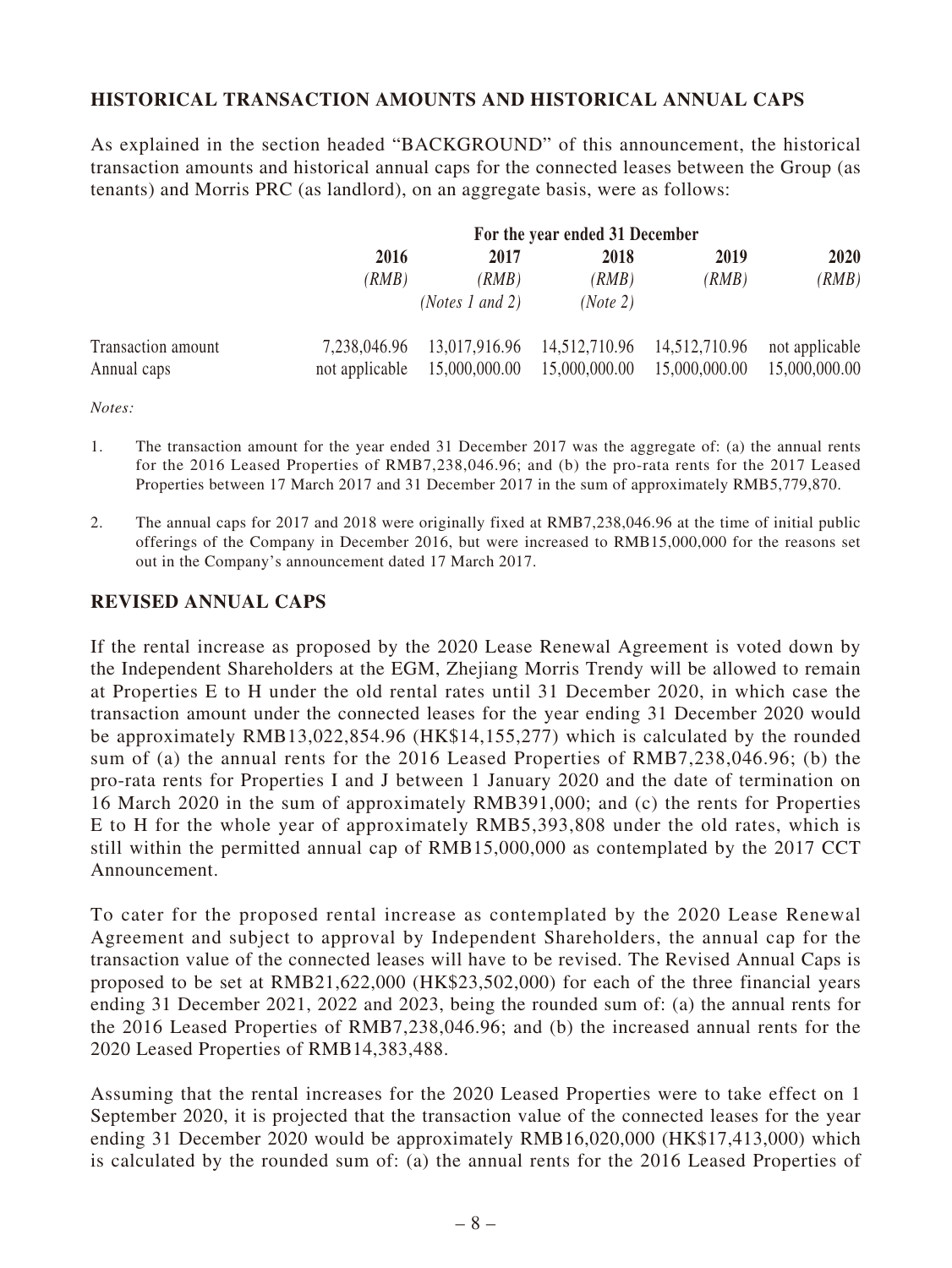RMB7,238,046.96; (b) the pro-rata rents for Properties I and J between 1 January 2020 and the date of termination on 16 March 2020 in the sum of approximately RMB391,000; (c) the pro-rata rents for the 2020 Leased Properties between 1 January 2020 and 31 August 2020 of approximately RMB3,596,000 under the old rates; and (d) the pro-rata rents for the 2020 Leased Properties between 1 September 2020 and 31 December 2020 of approximately RMB4,795,000 under the new rates. The Revised Annual Cap is therefore proposed to be set at RMB16,020,000 (HK\$17,413,000) for the year ending 31 December 2020.

#### **REASONS FOR AND BENEFITS OF THE LEASES**

The Company acts as the holding company of the Group and its subsidiaries are principally engaged in the manufacturing and sales of sofas, sofa covers and other furniture products.

The Directors believe that the Group needs to: (a) maintain its production facilities to meet its purchase orders; (b) maintain its exhibition halls to display products to customers and potential customers; (c) maintain its direct sale stores to provide sales and customer services; (d) maintain its research and development center to keep up with new designs and new products; (e) maintain its offices to provide administrative and management support to the Group's operations in China; and (f) maintain its dormitories and ancillary facilities for the welfare of the Group's staff in China. As the 2016 Leased Properties and the 2020 Leased Properties are conveniently located adjacent to each others in the operation center of the Group in Haining City, the Company is of the view that management efficiency can be achieved by renewing the leases of the 2020 Leased Properties. In addition, relocation costs can be saved by the Group by continuing to lease the 2020 Leased Properties.

The revised annual rents of the 2020 Leased Properties as proposed for the 2020 Lease Renewal Agreement and the 2020 Lease Agreements were arrived at after arm's length negotiations between Zhejiang Morris Trendy and Morris PRC with reference to the prevailing market rent for similar properties in neighboring areas at which the 2020 Leased Properties are located. The Company is of the view that the advance payment of the annual rents for the 2020 Leased Properties for the entire three-year Renewal Period is fair and reasonable, because the Company will also enjoy other rights under the 2020 Lease Agreements (such as the first right of refusal on the sale and leasehold renewal of the properties, together with the right to terminate the leases unilaterally at any time earlier than the expiry of the Renewal Period). The other terms of the 2020 Lease Agreements (including the rental period, notice period for termination, terms for renewal, apportionment of costs and expenses and force majeure clauses) are largely in line with the terms of leases of premises of similar size and use and rental period in China with independent third parties.

On the basis of the foregoing, the Directors (excluding the independent non-executive Directors who would defer the expression of views after considering the advice from the Independent Financial Adviser, and except Mr. Zou and Mr. Shen who abstained from voting at Board level due to Mr. Zou's material interest in the transactions) are of the opinion that: (i) the terms of the 2020 Lease Renewal Agreement and the transactions contemplated thereunder (including the 2020 Lease Agreements) are on normal commercial terms and are fair and reasonable; (ii) the Revised Annual Caps are fair and reasonable; and (iii) the continuing connected transactions contemplated under the 2020 Lease Renewal Agreement and the 2020 Lease Agreements are and will be conducted in the ordinary and usual course of business of the Group and in the interests of the Company and the Shareholders (including the Independent Shareholders) as a whole.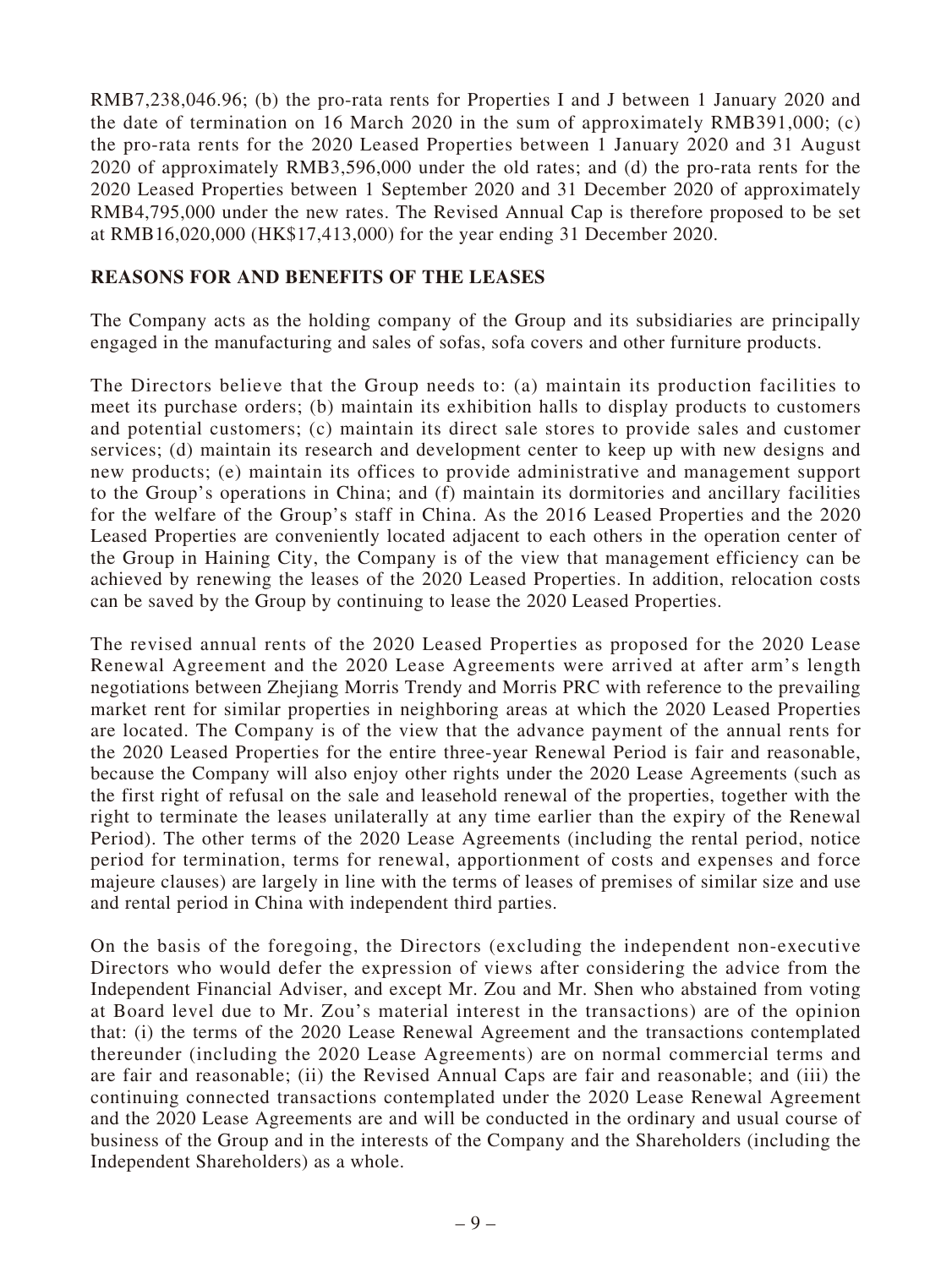Mr. Zou (the Chairman, Chief Executive Officer and an executive Director of the Company) is the 85% shareholder of Morris PRC. The spouse of Mr. Shen (another executive Director) is a cousin of Ms. Wu (15% shareholder of Morris PRC and spouse of Mr. Zou). Mr. Zou and Mr. Shen abstained from voting on Board level regarding the 2020 Lease Renewal Agreement and the 2020 Lease Agreements and the Revised Annual Caps, due to Mr. Zou's material interest in the transactions. Save for Mr. Zou and Mr. Shen, no other Director regarded himself to have a material interest or perceived conflict in the transactions which requires him to disclose his interest and/or to abstain from voting on Board level regarding the 2020 Lease Renewal Agreement and the 2020 Lease Agreements and the Revised Annual Caps.

### **LISTING RULES IMPLICATIONS**

To the best of the Directors' knowledge, information and belief having made all reasonable enquiries, as at the date of this announcement, Morris PRC is ultimately and beneficially owned as to 85% by Mr. Zou (the Chairman, Chief Executive Officer and an executive Director of the Company) and 15% by Ms. Wu (spouse of Mr. Zou). In addition, Mr. Zou is a substantial and controlling shareholder of the Company due to his 85% and Ms. Wu's 15% shareholding interests in Morris Capital. Accordingly, Morris PRC is a connected person or associate of connected person of the Company, and the transactions contemplated under the 2020 Lease Renewal Agreement constitute continuing connected transactions for the Company under Chapter 14A of the Listing Rules.

As one or more of the applicable percentage ratios with respect to the Revised Annual Caps is more than 5%, the 2020 Lease Renewal Agreement and the Revised Annual Caps are subject to the annual review, annual reporting, announcement, circular (including independent financial advice) and independent shareholders' approval requirements under Chapter 14A of the Listing Rules.

The Company has established the Independent Board Committee, comprising all independent non-executive Directors, to advise the Independent Shareholders in relation to the 2020 Lease Renewal Agreement and the transactions contemplated thereunder (including the 2020 Lease Agreements) and the Revised Annual Caps and as to how to vote at the EGM regarding the CCT Resolution. The Company has appointed Draco Capital as the Independent Financial Adviser to advise the Independent Board Committee and the Independent Shareholders in relation to the 2020 Lease Renewal Agreement and the transactions contemplated thereunder (including the 2020 Lease Agreements) and the Revised Annual Caps.

The Circular containing, among other things, further information of the 2020 Lease Renewal Agreement and the transactions contemplated thereunder (including the 2020 Lease Agreements) and the Revised Annual Caps, the recommendations of the Independent Board Committee, the letter of advice from the Independent Financial Adviser to the Independent Board Committee and the Independent Shareholders, and the notice convening the EGM, will be dispatched to the Shareholders on or before 31 July 2020.

An EGM will be convened at which the Independent Shareholders will consider and, where appropriate, approve the CCT Resolution. In compliance with the Listing Rules, all resolutions will be voted on by way of poll at the EGM.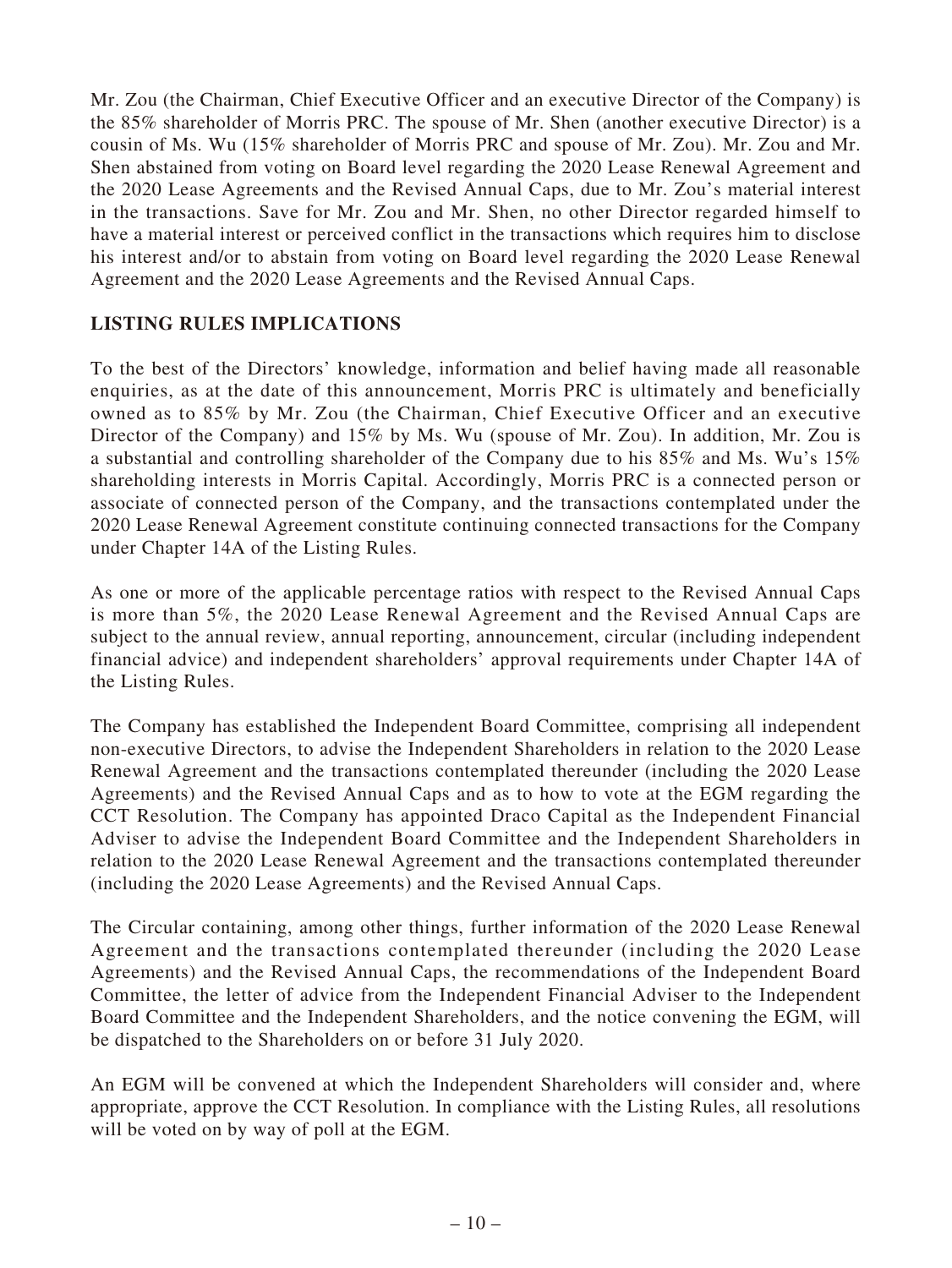To the best of the Directors' knowledge, information and belief having made all reasonable enquiries, as at the date of this announcement, Morris Capital (a company owned as to 85% by Mr. Zou and 15% by Ms. Wu) holds 750,000,000 Shares, representing 75% of the issued share capital of the Company. Morris Capital would abstain from voting in the EGM of the Company on the CCT Resolution. To the best knowledge, information and belief of the Company, save for Morris Capital, the Directors are not aware of any other Shareholders who have a material interest in the 2020 Lease Renewal Agreement and the Revised Annual Caps or are required to abstain from voting for the CCT Resolution.

## **DEFINITIONS**

In this announcement, the following expressions have the following meanings:

| "2016 Lease Agreements"           | the lease agreements entered into by Haining Gelin Furniture,<br>Haining Morris Home Gallery, Haining Morris International<br>and Zhejiang Apollo Leather Products (as tenants) and<br>Morris PRC (as landlord) for the lease of the 2016 Leased<br>Properties for a term of ten years from 1 January 2016 to 1<br>January 2026 |
|-----------------------------------|---------------------------------------------------------------------------------------------------------------------------------------------------------------------------------------------------------------------------------------------------------------------------------------------------------------------------------|
| "2016 Leased Properties"          | collectively, Properties A, B, C and D                                                                                                                                                                                                                                                                                          |
| "2017 Lease Agreements"           | the lease agreements entered into by Haining Gelin<br>Furniture, Haining Morris Home Gallery and Haining Morris<br>International (as tenants) and Morris PRC (as landlord) for<br>the lease of the 2017 Leased Properties for a term of three<br>years from 17 March 2017 to 16 March 2020                                      |
| "2017 Leased Properties"          | collectively, Properties E, F, G, H, I and J                                                                                                                                                                                                                                                                                    |
| "2020 Lease Renewal<br>Agreement" | the lease renewal agreement dated 8 July 2020 entered into<br>by Zhejiang Morris Trendy (as tenant) and Morris PRC<br>(as landlord) to agree on the signing of the 2020 Lease<br>Agreements subject to the obtaining of the approval from the<br><b>Independent Shareholders</b>                                                |
| "2020 Lease Agreements"           | the lease agreements to be entered into by Zhejiang Morris<br>Trendy (as tenant) and Morris PRC (as landlord) for the<br>lease of the 2020 Leased Properties for a term of three years,<br>subject to and after the obtaining of the approval from the<br><b>Independent Shareholders</b>                                       |
| "2020 Leased Properties"          | collectively, Properties E, F, G and H                                                                                                                                                                                                                                                                                          |
| "associate(s)"                    | having the meaning ascribed thereto under the Listing Rules                                                                                                                                                                                                                                                                     |
| "Board"                           | the board of Directors                                                                                                                                                                                                                                                                                                          |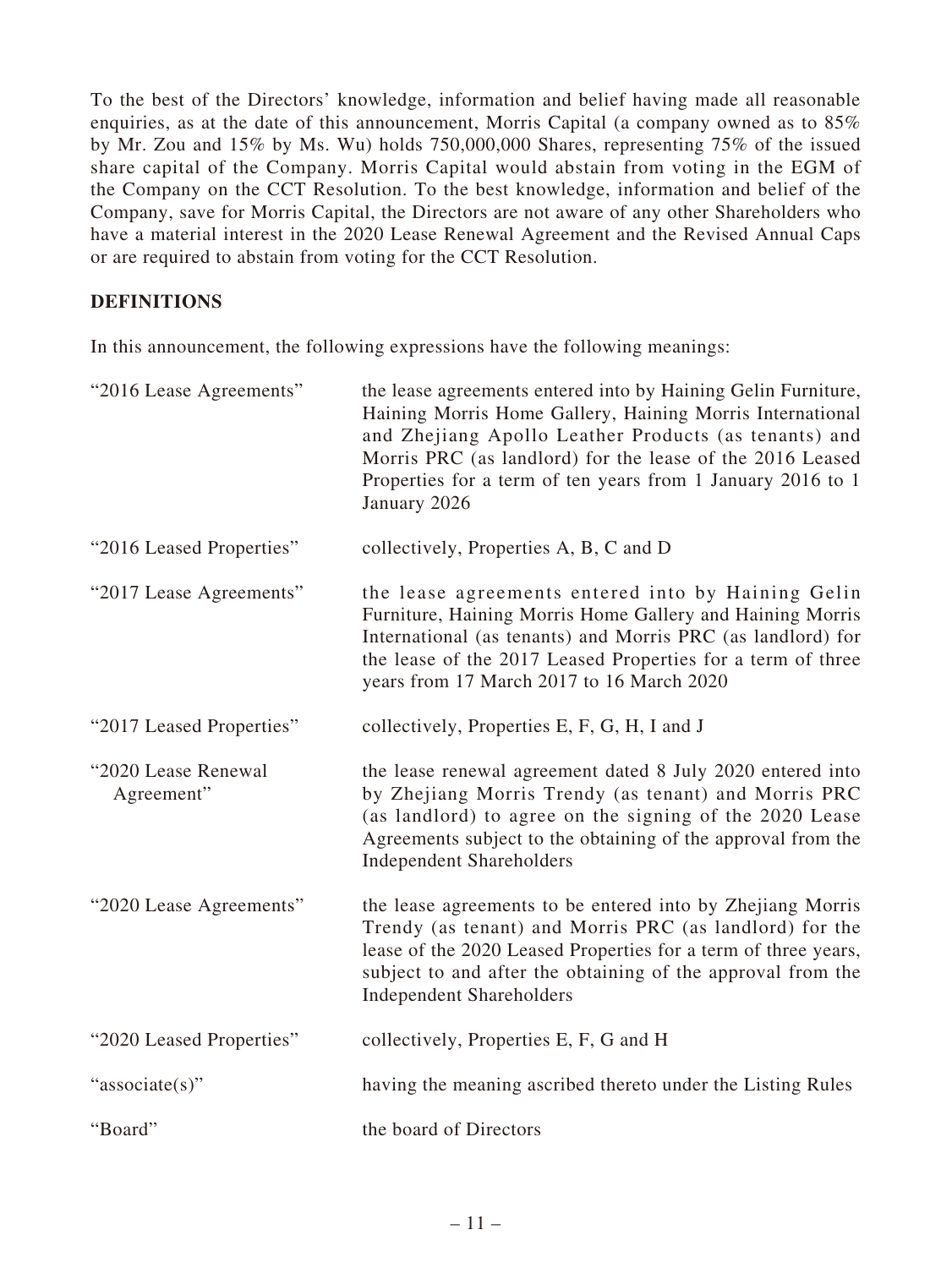| "CCT Resolution"                                       | the relevant resolution to be proposed at the EGM to approve<br>the 2020 Lease Renewal Agreement and the transactions<br>contemplated thereunder (including the 2020 Lease<br>Agreements) and the Revised Annual Caps                                                                                                                                                                                                                                                                                                     |
|--------------------------------------------------------|---------------------------------------------------------------------------------------------------------------------------------------------------------------------------------------------------------------------------------------------------------------------------------------------------------------------------------------------------------------------------------------------------------------------------------------------------------------------------------------------------------------------------|
| "Circular"                                             | the circular of the Company to be dispatched to the<br>Shareholders containing, among other things, further<br>information of the 2020 Lease Renewal Agreement and<br>the transactions contemplated thereunder (including the<br>2020 Lease Agreements) and the Revised Annual Caps, the<br>recommendations of the Independent Board Committee,<br>the letter of advice from the Independent Financial Adviser<br>to the Independent Board Committee and the Independent<br>Shareholders and the notice convening the EGM |
| "Company"                                              | Morris Holdings Limited (慕容控股有限公司), a company<br>incorporated in the Cayman Islands with limited liability and<br>the shares of which are listed on the Main Board of the Stock<br>Exchange with stock code: 1575                                                                                                                                                                                                                                                                                                         |
| "connected person(s)"                                  | having the meaning ascribed thereto under the Listing Rules                                                                                                                                                                                                                                                                                                                                                                                                                                                               |
| "controlling shareholder(s)"                           | having the meaning ascribed thereto under the Listing Rules                                                                                                                                                                                                                                                                                                                                                                                                                                                               |
| "Director(s)"                                          | the director( $s$ ) of the Company                                                                                                                                                                                                                                                                                                                                                                                                                                                                                        |
| "Draco Capital" or "Independent"<br>Financial Adviser" | Draco Capital Limited, a licensed corporation to carry out<br>Type 6 (advising on corporate finance) regulated activities<br>under the SFO, being the independent financial adviser<br>appointed to advise the Independent Board Committee and<br>the Independent Shareholders on the CCT Resolution                                                                                                                                                                                                                      |
| "EGM"                                                  | the extraordinary general meeting of the Company to be<br>convened and held to consider and, if thought fit, approve<br>the CCT Resolution                                                                                                                                                                                                                                                                                                                                                                                |
| "Group"                                                | the Company and its subsidiaries                                                                                                                                                                                                                                                                                                                                                                                                                                                                                          |
| "Haining EDZ"                                          | Haining Economic Development Zone, Haining City,<br>Zhejiang Province, the PRC                                                                                                                                                                                                                                                                                                                                                                                                                                            |
| "Haining Morris Home"<br>Gallery"                      | 海寧慕容世家家居有限公司 (Haining Morris Home<br>Gallery Co., Ltd.), a company established in the PRC with<br>limited liability, an indirect wholly-owned subsidiary of the<br>Company which was merged into Zhejiang Morris Trendy on<br>22 October 2018                                                                                                                                                                                                                                                                             |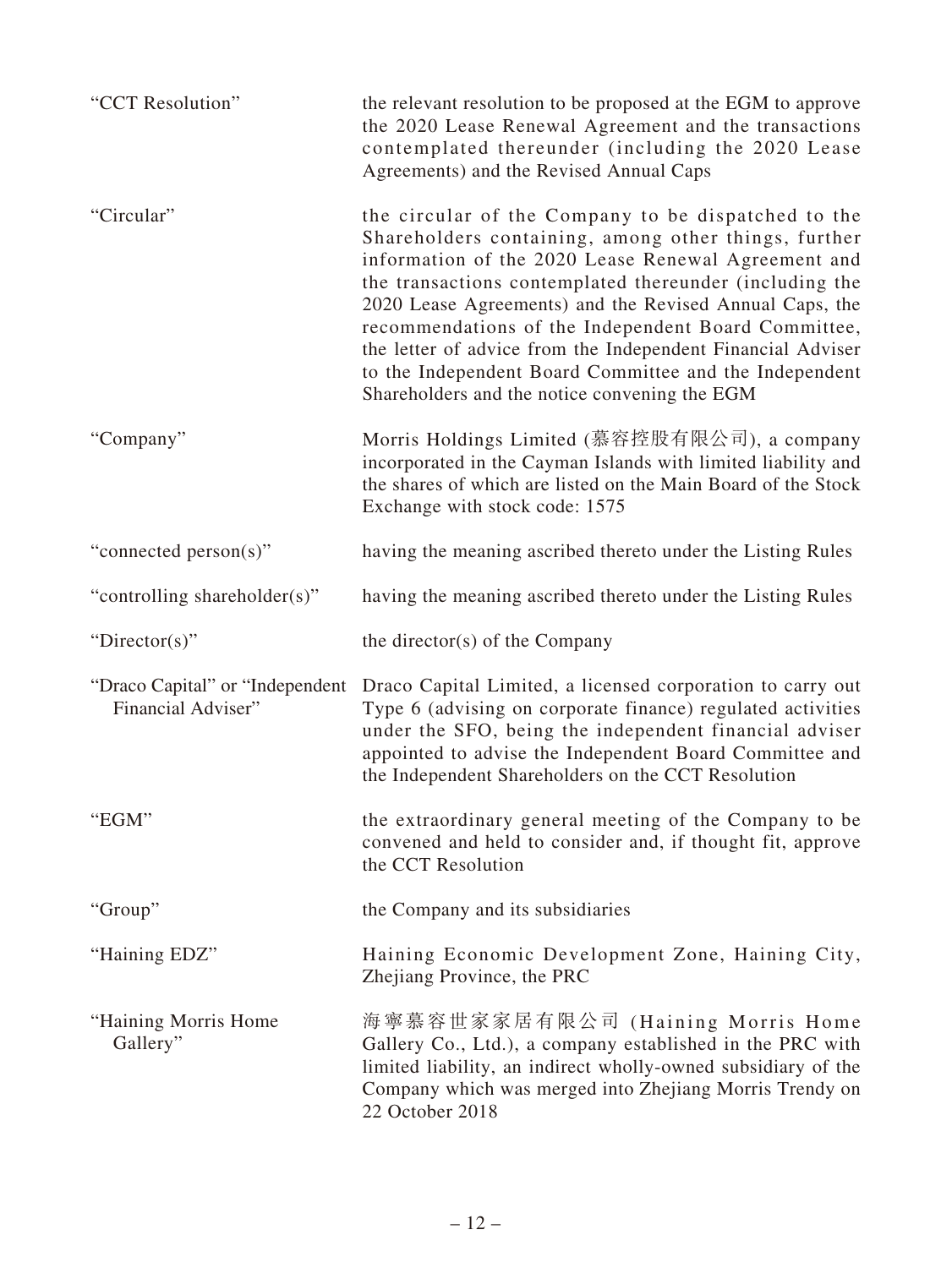| "Haining Morris<br>International" | 海寧慕容國際家居有限公司 (Haining Morris International<br>Home Furnishings Co., Ltd.), a company established in<br>the PRC with limited liability, an indirect wholly-owned<br>subsidiary of the Company which was merged into Zhejiang<br>Morris Trendy on 22 October 2018                                         |
|-----------------------------------|---------------------------------------------------------------------------------------------------------------------------------------------------------------------------------------------------------------------------------------------------------------------------------------------------------|
| "HK\$"                            | Hong Kong Dollars, the lawful currency of Hong Kong                                                                                                                                                                                                                                                     |
| "Hong Kong"                       | the Hong Kong Special Administrative Region of the PRC                                                                                                                                                                                                                                                  |
| "Independent Board<br>Committee"  | the independent board committee established by the Board,<br>comprising all the independent non-executive Directors,<br>to advise the Independent Shareholders regarding the CCT<br>Resolution                                                                                                          |
| "Independent Shareholders"        | Shareholders other than (a) Morris PRC, Mr. Zou and their<br>respective associates (including Morris Capital), and (b) any<br>other Shareholders who have a material interest in the CCT<br>Resolution and are required by the Listing Rules to abstain<br>from voting on the CCT Resolution at the EGM |
| "Listing Rules"                   | the Rules Governing the Listing of Securities on the Stock<br>Exchange                                                                                                                                                                                                                                  |
| "Morris Capital"                  | Morris Capital Limited (慕容資本有限公司), a company<br>incorporated in the British Virgin Islands with limited<br>liability and a substantial and controlling shareholder of the<br>Company                                                                                                                    |
| "Morris PRC"                      | 慕容集團有限公司 (Morris Group Co., Ltd) (formerly<br>known as 海寧蒙努集團有限公司 (Haining Mengnu Group<br>Co., Ltd.)), a company established in the PRC with limited<br>liability and the landlord of the leases under the 2020 Lease<br>Agreements                                                                    |
| "Mr. Shen"                        | Mr. Shen Zhidong (沈志東), an executive Director of the<br>Company                                                                                                                                                                                                                                         |
| "Mr. Zou"                         | Mr. Zou Gebing (鄒格兵), the Chairman, Chief Executive<br>Officer and an executive Director of the Company                                                                                                                                                                                                 |
| "Ms. Wu"                          | Ms. Wu Xiangfei (鄔向飛), spouse of Mr. Zou                                                                                                                                                                                                                                                                |
| "PRC"                             | the People's Republic of China                                                                                                                                                                                                                                                                          |
| "Property A"                      | the premises with a leased area of 40,226.08 sq.m. situated at<br>No. 120 Longxing Road, Haining EDZ                                                                                                                                                                                                    |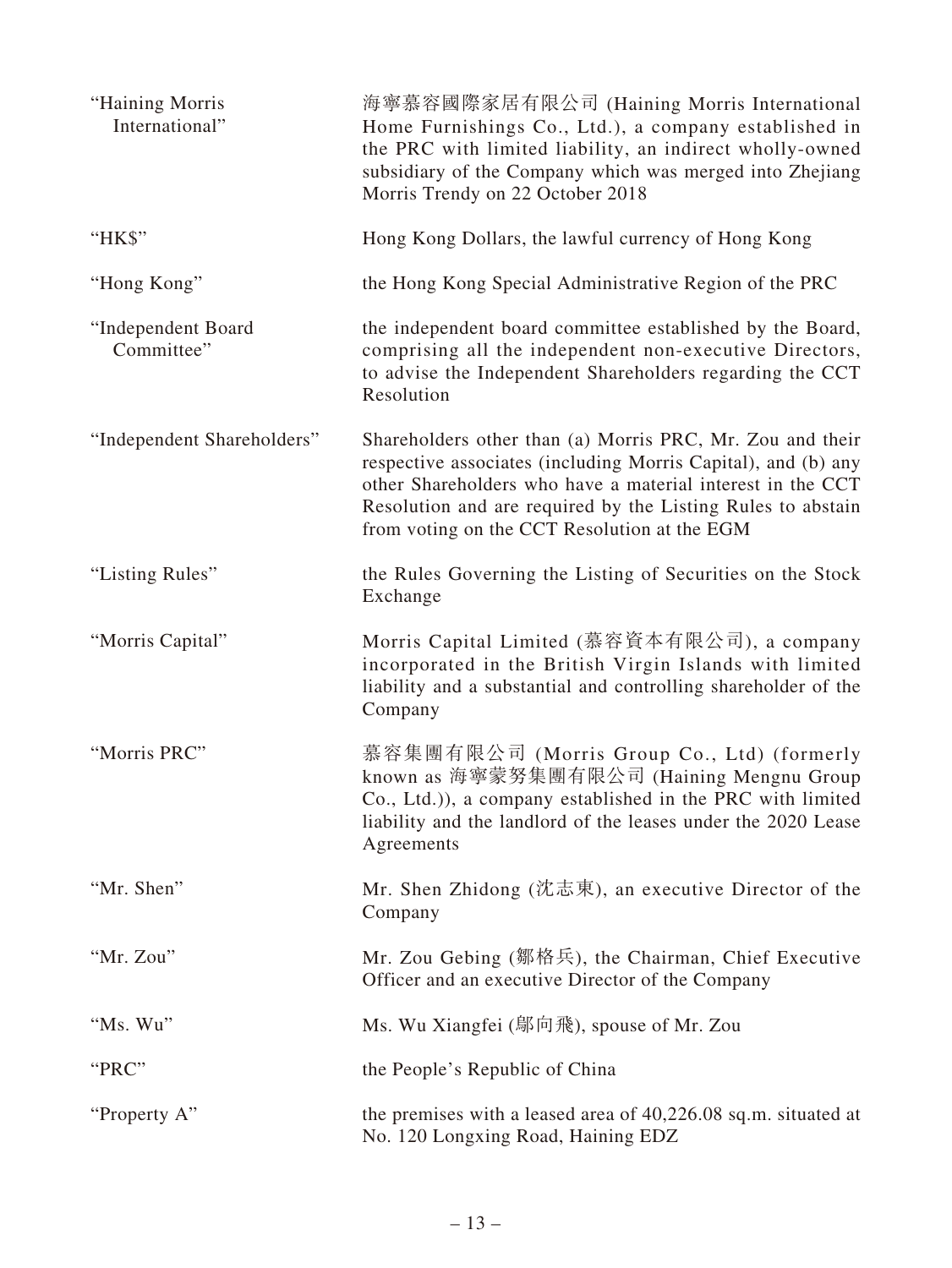| "Property B"          | the premises with a leased area of 19,990.35 sq.m. situated at<br>No. 115 Shuanglian Road, Haichang Street, Haining City                                                                                                                                                                                                                                                                                                                  |
|-----------------------|-------------------------------------------------------------------------------------------------------------------------------------------------------------------------------------------------------------------------------------------------------------------------------------------------------------------------------------------------------------------------------------------------------------------------------------------|
| "Property C"          | the premises with a leased area of 39,312 sq.m. situated at<br>No. 500 Youquan Road, Haining EDZ                                                                                                                                                                                                                                                                                                                                          |
| "Property D"          | the premises with a leased area of 1,000 sq.m. situated at No.<br>500 Youquan Road, Haining EDZ                                                                                                                                                                                                                                                                                                                                           |
| "Property E"          | the premises with a leased area of 4,608 sq.m. situated at No.<br>500 Youquan Road, Haining EDZ for exhibition hall use                                                                                                                                                                                                                                                                                                                   |
| "Property F"          | the premises with a leased area of 9,300 sq.m. situated at<br>No. 500 Youquan Road, Haining EDZ for research and<br>development center and exhibition hall use                                                                                                                                                                                                                                                                            |
| "Property G"          | the premises with a leased area of 40,474 sq.m. situated at<br>No. 500 Youquan Road, Haining EDZ for factory, office,<br>dormitory and canteen use                                                                                                                                                                                                                                                                                        |
| "Property H"          | the premises with a leased area of $20,532$ sq.m. situated at<br>No. 120 Longxing Road, Haining EDZ for factory use                                                                                                                                                                                                                                                                                                                       |
| "Property I"          | the premises with an area of 19,723 sq.m. situated at No. 20<br>Shidai Road, Haining EDZ                                                                                                                                                                                                                                                                                                                                                  |
| "Property J"          | the premises with an area of $6,400$ sq.m. situated at No. 20<br>Shidai Road, Haining EDZ                                                                                                                                                                                                                                                                                                                                                 |
| "Revised Annual Caps" | the revised annual caps for the Group's aggregate rental<br>payments payable to Morris PRC under the 2020 Lease<br>Agreements (when aggregated with the 2016 Lease<br>Agreements) of RMB16,020,000 (HK\$17,413,000) for<br>the year ending 31 December 2020 and RMB21,622,000<br>(HK\$23,502,000) for each of the three financial years ending<br>31 December 2021, 2022 and 2023, as contemplated by the<br>2020 Lease Renewal Agreement |
| "RMB"                 | Renminbi, the lawful currency of the PRC                                                                                                                                                                                                                                                                                                                                                                                                  |
| "Share $(s)$ "        | ordinary share(s) of the Company having a par value of<br>US\$0.001 each                                                                                                                                                                                                                                                                                                                                                                  |
| "Shareholder(s)"      | holder(s) of the Shares                                                                                                                                                                                                                                                                                                                                                                                                                   |
| "sq.m"                | square meters                                                                                                                                                                                                                                                                                                                                                                                                                             |